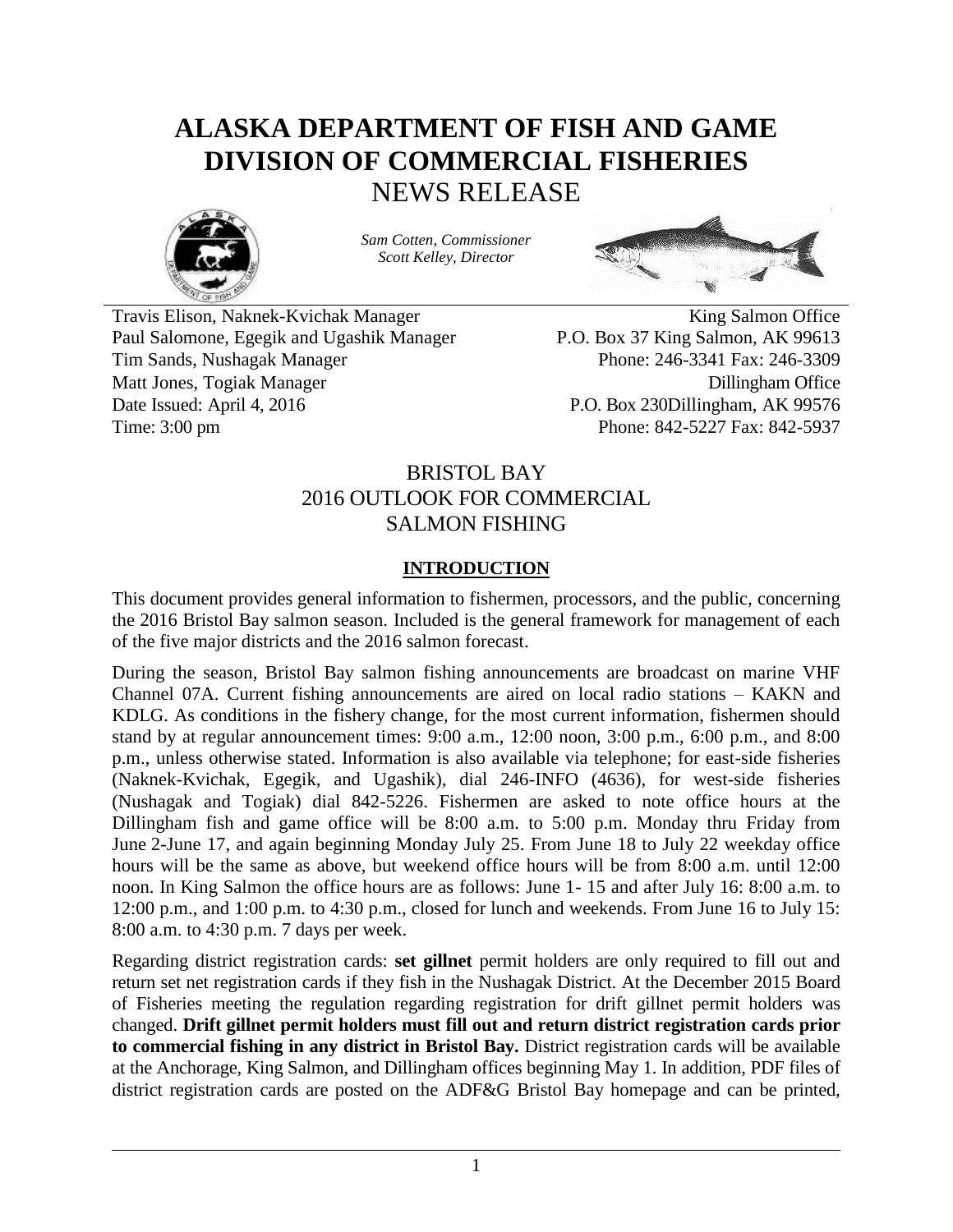completed, mailed to the address on the printout, or submitted to Anchorage, King Salmon, or Dillingham office personnel. District registration can also be accomplished online. During the 2016 season, catch, escapement, and announcements will be available at the same site: [http://www.adfg.alaska.gov/index.cfm?adfg=commercialbyareabristolbay.salmon.](http://www.adfg.alaska.gov/index.cfm?adfg=commercialbyareabristolbay.salmon)

New for 2016 Port Moller genetics data will be posted at the following web site: [http://www.bbedc.com/?page\\_id=1405](http://www.bbedc.com/?page_id=1405) once the project becomes operational.

Fishermen and processors should be aware of the reporting requirements in **5 AAC 06.377 (b)** that state:

#### **"Each commercial fisherman shall report, on an ADF&G fish ticket, at the time of landing, the number of Chinook and coho salmon taken but not sold."**

Additionally, new reporting requirements for 2016 found in **5 AAC 39.130 (c)(2) and (17)** require that **when fishing as a dual permit operation, both CFEC permit numbers and signatures of the permit holders will be recorded on fish tickets when fish are delivered.**

#### **2016 Regulatory Changes**

The following regulations were adopted or modified at the December 2015 and March 2016 Board of Fisheries meetings in Anchorage:

- Vessel registration- Beginning June 1 all drift gillnet permit holders must register before fishing in any district in Bristol Bay.
- An exemption for minimum distances between units of gear when one set gillnet is operated seaward of another set gillnet that is operated under the authority of the same CFEC permit.
- The board modified the language in the Alagnak River Sockeye Salmon Special Harvest Area (ARSHA) Management Plan that allows for fishing periods to occur concurrently in the ARSHA and the Naknek-Kvichak District after escapement goals for sockeye and Chinook salmon have been met on the Alagnak River. It is unlikely a fishery will occur in the ARSHA in 2016.
- Closed waters of the Kvichak Section (north line) is now defined by those waters northeast of a line from a point near Graveyard Point at **58°52.07' N lat., 157° 00.80' W. long.** to a point on the northwest shore of Kvichak Bay at 58° 53.37' N lat., 157° 04.26' W. long.
- In the Nushagak District the board adopted GPS coordinates for all boundaries in the district. Changes were also made to portions of the Togiak District. Fishermen are strongly encouraged to familiarize themselves with the GPS data points prior to fishing in 2016. District maps are available on the ADF&G website at <http://www.adfg.alaska.gov/index.cfm?adfg=commercialbyareabristolbay.salmon#maps> or at the Dillingham and King Salmon offices.
- In the Clarks Point area, **set gillnets located in the area from 58° 50.10' N lat., 158° 33.52' W long. to 58° 49.29' N lat., 158° 33.10' W long. will be permitted a maximum of 750 feet from the mean high tide mark, or to the minus three foot low tide mark, whichever location is closer to the mean high tide mark.**
- Nushagak subsistence areas and boundaries have been clarified.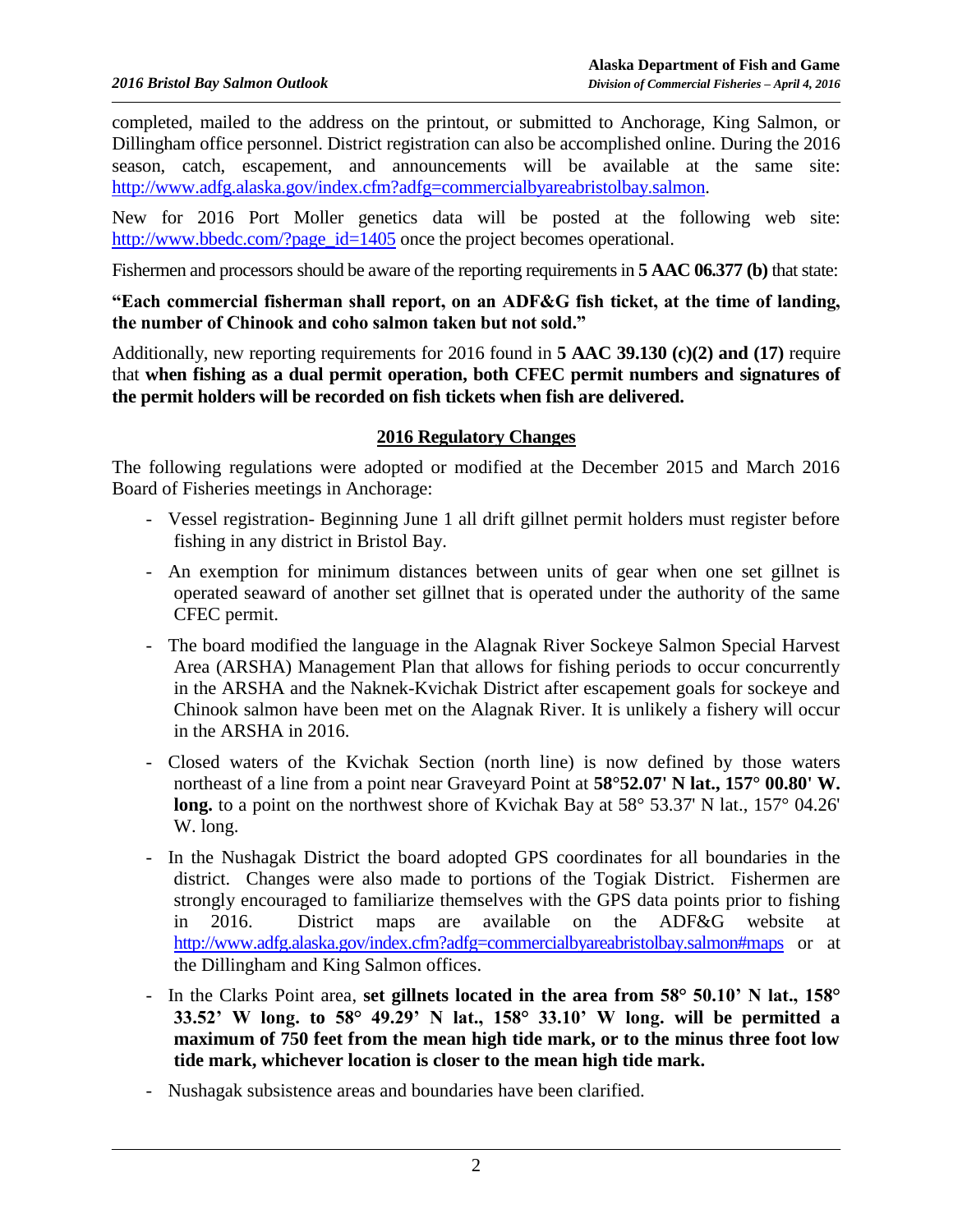- Nushagak coho salmon management plan has been changed.
- Wood River SHA management plan has changed to include an option to open the Wood River to commercial fishing when the Nushagak District is limited to 4.75 inch mesh to protect Nushagak sockeye salmon.
- In the Togiak District- Both the permit and the vessel are now restricted from fishing in the Togiak District if they are registered for any other district, and permits and vessels are restricted to Togiak District if they register there.
- A regulation was adopted that continuously opens subsistence salmon fishing above the commercial districts in the Ugashik, Egegik, and Naknek rivers.
- Lawful gear, dates, and area descriptions were amended for the subsistence fishery targeting spawning sockeye salmon "redfish" on Naknek Lake.

#### **Alaska Wildlife Troopers – Summer 2016 Outlook – Bristol Bay**

During the last few commercial fishing seasons in Bristol Bay, Alaska Wildlife Troopers have investigated numerous complaints of assaults and vessel ramming on the fishing grounds. Several investigations have resulted in criminal charges. Because of this, during the 2016 season the Alaska Wildlife Troopers will monitor and aggressively pursue all complaints of assaultive behavior during the fishery. **Alaska Statute 11.41.220(a)** defines, "**Assault in the third degree**. (a) A person commits the crime of assault in the third degree if that person **recklessly** places another person in **fear** of imminent serious physical injury by means of a dangerous instrument." Assault in the third degree is a **FELONY**. A 32 foot boat, a pike pole, a Victrinox knife or a deck brush could be considered dangerous instruments. In order to avoid the possibility of physical injury, lost fishing time, criminal and/or civil liability, the Alaska Wildlife Troopers implore fishers to think "Safety First".

Enforcement Priorities:

- Continued strong focus on fishing district lines and open period enforcement, particularly in the Naknek-Kvichak and Egegik districts using all available assets to include aircraft, rotorcraft, large and small enforcement vessels, and undercover fishing vessels.
- Routine boarding of drift gillnet and processor vessels to verify licensing and permitting regulations are met. Fishermen and processors are reminded that at the time of delivery of fish, a fish ticket must be generated and must include the signature of a company representative and the full name and signature of the CFEC permit holder ( **BOTH permits if dual operation**). The permit holder must be present at the time of delivery in order to sign the fish ticket. Crew members cannot sign fish tickets for permit holders.
- Increased enforcement of state boating safety laws in cooperation with the US Coast Guard.
- Increased Alaska Wildlife Troopers (AWT) presence in the Ugashik and Togiak Districts.

#### **Bristol Bay Test Fishery**

The Bristol Bay Test Fishery was scheduled to operate in 2016 to generate funds that would pay for core management programs that were not otherwise funded by the State budget. The test fishery was expected to generate \$250,000 from salmon harvests this season. A competitive bid process was underway when the Bristol Bay Regional Seafood Association (BBRSDA) elected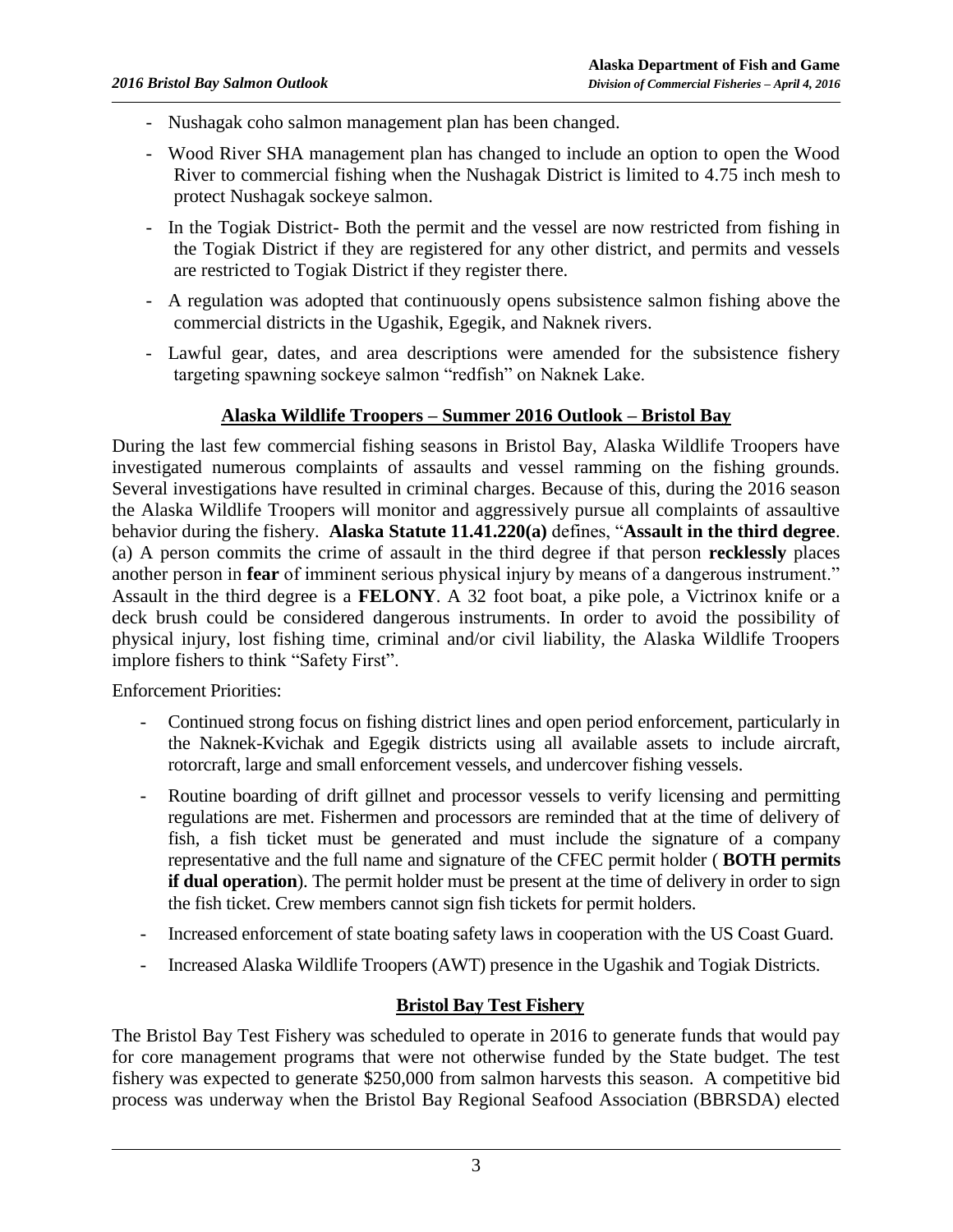to provide the total amount of funding. The department has suspended plans to conduct the test fishery this season and thanks BBRSDA for their support. District test fishing for run assessment is still likely, particularly in the Naknek-Kvichak District.

## **SALMON OUTLOOK**

## **BAYWIDE**

The forecasted Bristol Bay sockeye salmon run for 2016 is approximately 46.6 million fish. Based on the forecast and using the mid-points of escapement goal ranges, 29.5 million fish are potentially available for commercial harvest (Table 1). The department manages fisheries based on inseason information regarding abundance. The inseason management approach uses a suite of tools to provide information on abundance in each district as each run develops and that information is used by the department to determine fishing opportunity.

The commercial salmon season in Bristol Bay opens June 1 by regulation. Fishing in eastside districts will be allowed using a weekly schedule that will vary by district. The schedules are in place to balance fishing opportunity with escapement in the early part of the season (particularly for Chinook salmon). As each run develops and sockeye salmon run characteristics become defined within individual districts, fishing time will be adjusted accordingly. In the Nushagak District, management of the Chinook salmon fishery will govern fishing time in the early part of the season, followed by directed sockeye salmon management as abundance dictates.

## **NAKNEK-KVICHAK DISTRICT**

A run of approximately 23.2 million sockeye salmon is expected for the Naknek-Kvichak District in 2016. Based on the forecast, the projected harvest in the Naknek-Kvichak District is approximately 11.7 million sockeye salmon: 5.9 million from the Kvichak River, 2.7 million from the Alagnak River and 3.2 million from the Naknek River. Sockeye salmon returning to the Naknek-Kvichak District are predicted to be 33% age-2.2, 30% age-1.2, 28% age-1.3, and 9% age-2.3 fish.

The Naknek River escapement goal range is 800,000 to 2.0 million sockeye salmon. The Kvichak River escapement goal range is 2.0 million to 10.0 million sockeye salmon. Escapements will be managed within the lower or upper portions of the escapement goals proportional to the run size based on the preseason forecast and inseason assessment of run size.

Fishing in the Naknek-Kvichak District will be open 4 days per week from 9:00 a.m. Mondays to 9:00 a.m. Fridays, beginning 9:00 a.m. Wednesday, June 1 and ending 9:00 a.m. Thursday, June 23. Drift gillnet gear will be restricted to fishing in the Naknek Section only, while set gillnet gear will be allowed to fish in the entire Naknek-Kvichak District. From June 23 until July 17 fishing periods will be based on sockeye salmon escapements, abundance in the district, and gear group catch allocations. District test fishing for inseason management may be conducted periodically depending on run characteristics. As in previous years, some openings could occur on short notice.

A mesh size restriction of 5.5 inches or less will be in effect beginning 9:00 a.m. Wednesday, June 1 until 9:00 a.m. Friday, July 22, to help in the conservation of Chinook salmon.

## **EGEGIK DISTRICT**

A forecasted run of approximately 7.4 million sockeye salmon is expected for the Egegik River in 2016. The escapement goal range is 800,000 to 2.0 million sockeye. Based on the forecast, the expected surplus potentially available for harvest is 5.7 million fish. Approximately 47 % of the run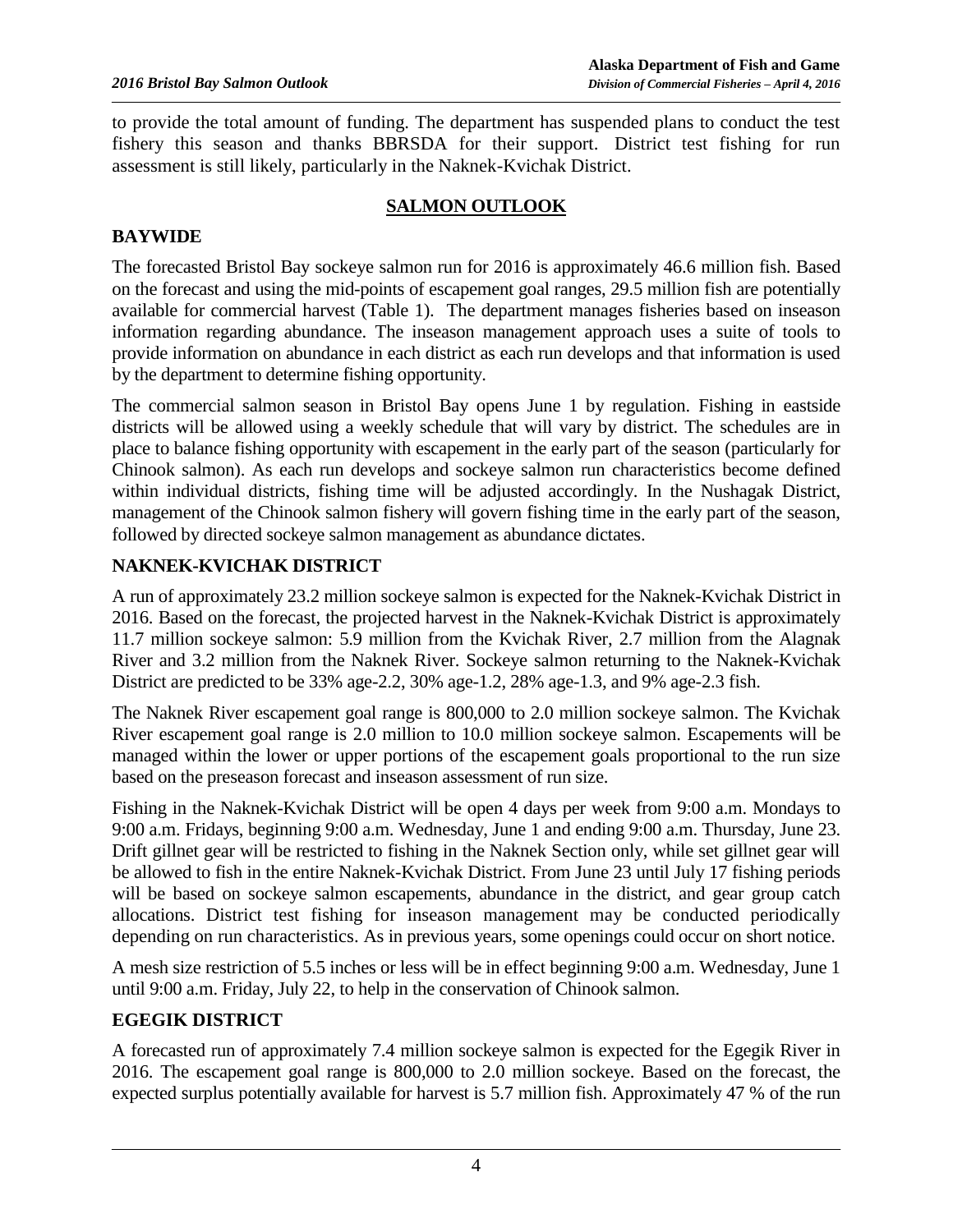is expected to be age-2.3 fish, followed by age-2.2  $(42\%)$ , age-1.3  $(7\%)$ , and age 1.2  $(4\%)$ .

In 2016, separate gear openings and extensions will be used to adjust harvest in an attempt to achieve allocation percentages. Fishermen are reminded that regulation directs the department to avoid "to the extent practicable", continuous fishing with set gillnet gear in the Egegik District, therefore Egegik set gillnet fishermen should expect breaks in fishing.

Based on the Kvichak River sockeye salmon forecast, fishing will begin in the full Egegik District. The season will start with a 3 day per week schedule that will be in effect through June 17. The primary reason for the 3 day per week schedule is to provide for Chinook salmon escapement. By emergency order (E.O.), commercial fishing will be allowed in the Egegik District from 9:00 a.m. Monday, until 9:00 a.m. Wednesday and from 9:00 a.m. Thursday until 9:00 a.m. Friday. This schedule will begin at 12:01 a.m. Wednesday June 1 and run through 9:00 a.m. Friday, June 17 for drift and set gillnet gear. After June 17, additional fishing time for both gear groups will be scheduled according to sockeye salmon run strength. As in previous years, some openings could occur on short notice. Periods will be adjusted to allocate harvest between drift and set gillnet gear groups.

In addition, subsistence fishing will be permitted in the waters of the Egegik commercial district from 12:01 a.m. Wednesday June 1 until 11:59 p.m. Friday, June 17. The department will consider additional directed subsistence openings, but will wait until inseason to announce the timing of those openings.

The department does not produce forecasts of the coho salmon run to the Egegik River. The parent year for the 2016 coho run was the 2012 escapement, however, because of weather conditions surveys were not flown so no assessment of coho escapement for that year is available. In 2016, management of the fall coho fishery will be based on fishery performance and run strength indicators.

## **UGASHIK DISTRICT**

The forecasted Ugashik River sockeye salmon run in 2016 is 5.0 million fish. The escapement goal range is 500,000 to 1.4 million sockeye. Based on the forecast, 3.8 million fish are potentially available for harvest. Approximately 74% of the run is expected to be age-1.2 fish, 10% age-2.2, 11% age-1.3, and 5% age-2.3 fish.

The Ugashik District allocation plan specifies 10% set gillnet and 90% for the drift gillnet group. As in previous years separate gear openings and adjusting length of commercial periods will be used to address allocation between gear groups in 2016. A mesh size restriction of 5.5 inches or less will be in effect beginning 12:01 a.m. Wednesday June 1 until 11:59 p.m. Friday July 22, to help in the conservation of Chinook salmon.

Beginning 12:01 a.m. Wednesday June 1, commercial fishing in the Ugashik District will be allowed on a 9:00 a.m. Monday to 9:00 a.m. Friday schedule through 11:59 p.m. Wednesday June 22. With an expected run to the Kvichak River that exceeds the minimum escapement goal stipulated in regulation, fishing will begin in the full Ugashik District. Additional fishing time after June 22 will depend on fishery performance and run strength indicators. Permit holders should note that the regulation restricting opportunity to no more than 48 hours between June 16 and June 23 will not be in effect in 2016.

Management of the fall coho fishery will be based on fishery performance and run strength indicators. Assessment of the escapement is done with aerial surveys. The parent year for the 2016 coho run was the 2012 escapement, however, because of weather conditions surveys were not flown so no assessment of the coho escapement for that year is available.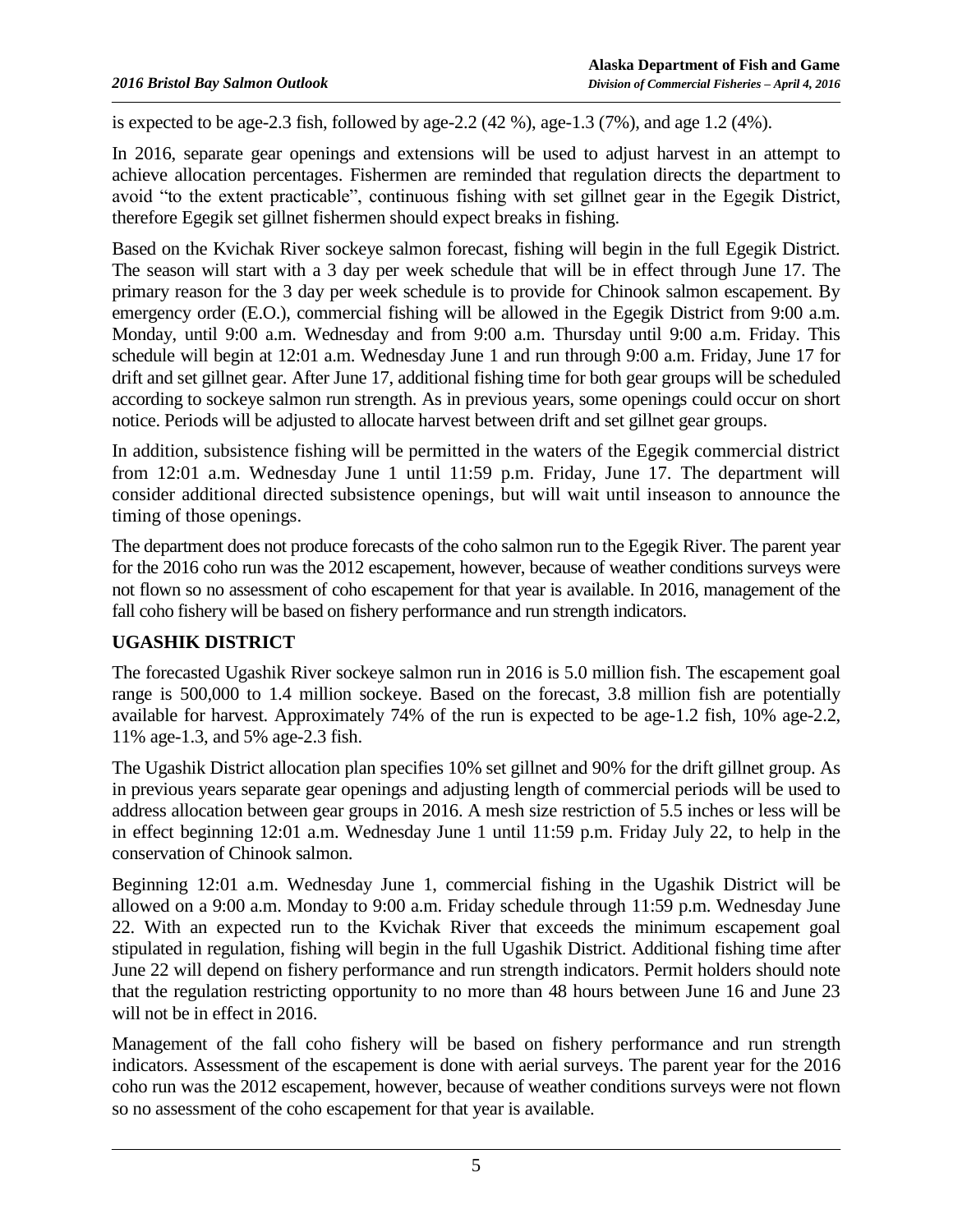At the March 2013 meeting the board made changes to when Area T permit holders may fish in the inner portion of the Cinder River Section (river and lagoon) and Inner Port Heiden sections. The board adopted proposals that would allow Area T permit holders to fish within the inner portion of the Cinder River Section and Inner Port Heiden Section during all months when open by regulation. For further information contact ADF&G in Port Moller at 907-375-2716. Area T permit holders who fish the Cinder River and Port Heiden sections and deliver their catch in the Ugashik District are reminded to report the section of catch on the appropriate fish tickets and note that transporting fish from the sections mentioned above to deliver in the Ugashik District is not permitted during July.

# **NUSHAGAK DISTRICT**

Nushagak River Chinook salmon are managed according to the *Nushagak-Mulchatna King Salmon Management Plan* (**5 AAC 06.361**). This plan directs the commercial fishery to be managed for an inriver goal of 95,000 Chinook salmon. The department will closely monitor Chinook salmon escapement but does not anticipate any directed Chinook salmon openings in 2016.

The 2016 forecast for sockeye salmon in the Nushagak District is 10.4 million fish; 2.2 million for escapement and 7.8 million potentially available for harvest in the Nushagak District commercial salmon fishery. The total run by river system is Wood River 7.5 million (escapement goal range 700,000 to 1.8 million), Igushik River 1.1 million (escapement goal range 150,000 to 400,000), and Nushagak River 1.7 million (escapement goal range of 370,000 to 900,000). Approximately 50% of the forecasted run is expected to be age-1.2 sockeye salmon,  $\langle 2\% \rangle$ age-2.2, 46% age-1.3, and < 1% age-2.3 fish.

Management strategies for 2016 include: 1) directed Chinook salmon openings only if warranted by escapement, 2) Igushik Section sockeye salmon openings are likely to begin in the second week of June and will likely be set gillnet only until escapement or strong harvests dictate otherwise, and 3) begin fishing in the regular district in the third week of June with short openings. Openings will be scheduled based on sockeye salmon escapement levels in the Nushagak and Wood rivers. Mesh size will be limited to 5.5 inches or smaller unless Chinook salmon escapement is above expectations. If the Nushagak River sockeye salmon escapement decreases relative to expected escapements the department may first warn and then impose the 4.75 inch mesh restriction in the Nushagak District. Based on changes made by the Board of Fisheries in December 2015 the department would also open the WRSHA at this time. Subsequently, if Nushagak River sockeye salmon escapement falls below the expected 370,000 fish curve, then the department may limit fishing to only the WRSHA to protect Nushagak River sockeye salmon. Commercial openings in the district may follow as allowed by escapement levels in the Nushagak River. With the large forecast this year the department will try to provide early season opportunity in the Nushagak District. Contingent upon sockeye and Chinook salmon escapement, the department plans to begin fishing once Wood River sockeye salmon escapement exceeds 30,000 fish. This is a notable change from previous years when the department waited to reach 100,000 fish escapement on the Wood River before opening directed sockeye fishing in the commercial district.

Permit holders are reminded that there were significant changes made to the WRSHA management plan at the December 2012 Board of Fisheries meeting. The changes require separate gear type openings, and allocation will be done by a ratio of openings (3:1) for the different gear types. Other changes include restrictions regarding where and how set gillnets may be fished and the amount of gear allowed on board set or drift gillnet vessels. Please be sure you understand all regulations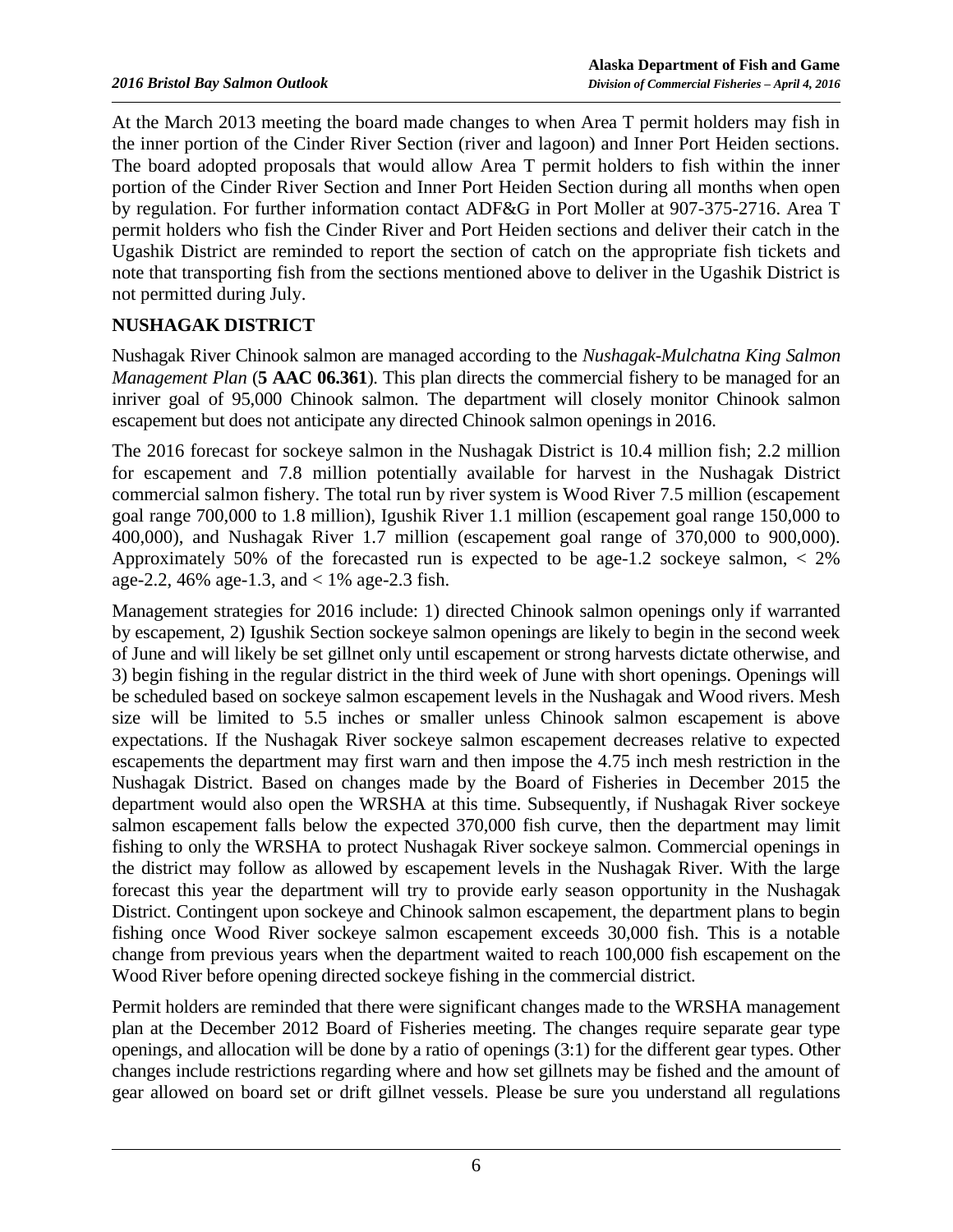before participating in any fishing activities. Additionally the board changed a boundary line above the Muklung River at the 2015 board meeting.

Igushik River sockeye salmon will be managed independently of the Nushagak-Wood River sockeye salmon stocks. Permit holders should be aware that because of budget cuts the Igushik Tower will not be operated this year. Set gillnet fishing will begin in the Igushik Section when there is a market available. Initial openings will be 8 hours per day and additional time will be added if large harvests or escapement information indicate more time is warranted. Drift gillnet openings in the Igushik Section will be added as needed to control sockeye salmon escapement. Igushik River sockeye salmon returns can be quite variable relative to forecasted run strength. Management will incorporate a readiness to respond with increasing early set gillnet openings, and an attempt to maintain the 6% sockeye harvest allocated to the Igushik Section set gillnet group by only adding drift gillnet openings as needed.

The department will switch to coho salmon management around July 23 when sockeye salmon harvest decreases. Fishery performance and run strength indicators will be used to make management decisions regarding pink and coho salmon fishing opportunity.

District test fishing for inseason management may be conducted periodically depending on run characteristics. Permit holders interested in test fishing in the Nushagak District should contact Tim Sands in Dillingham at (907) 842-5227.

## **TOGIAK DISTRICT**

The 2016 total run of Togiak River sockeye salmon is forecast at 660,000 fish, an increase from the 2015 forecast of 610,000. The *Togiak District Salmon Management Plan* (TDSMP**, 5 AAC 06.369**) calls for sockeye salmon escapement of 150,000 fish past the counting towers located at the outlet of Togiak Lake. Based on the forecast, approximately 440,000 sockeye salmon will potentially be available for commercial harvest. Approximately 21% of the run is expected to be 2-ocean fish and 79% is expected to be 3-ocean fish.

Unlike other fishing districts in Bristol Bay that require emergency orders to announce fishing periods, Togiak District follows a regular weekly schedule that allows fishing in: Togiak Bay four days per week, fishing in Kulukak Section two and a half days per week, and fishing in Matogak, Osviak, and Cape Peirce Sections five days per week. Following the TDSMP, permit holders are restricted from fishing in the Togiak District until July 27 if they have fished in any other district in Bristol Bay, and conversely, restricts permit holders from fishing in any other district until July 27 if they have fished in the Togiak District. As previously mentioned, 2015 Board of Fisheries action now requires vessel transfers to be restricted in Togiak District similarly to the restriction of permit transfers. Other recent regulation changes prevent drift gillnet fishing effort near the Togiak River mouth through July 15, and restrict mesh size to 5.5 inches or smaller between June 15 and July 15 for the conservation of Chinook salmon.

Chinook salmon run strength in the Togiak River has been considered below average for several years. Anticipating another poor Chinook salmon run, permit holders can expect emergency orders to reduce the weekly fishing schedule in the last two weeks of June and a mesh size restriction through all of July.

Harvest of coho and pink salmon will be dependent on market presence. If a market for coho salmon is present, a conservative harvest strategy will be utilized due to the lack of information about the returning coho salmon run.